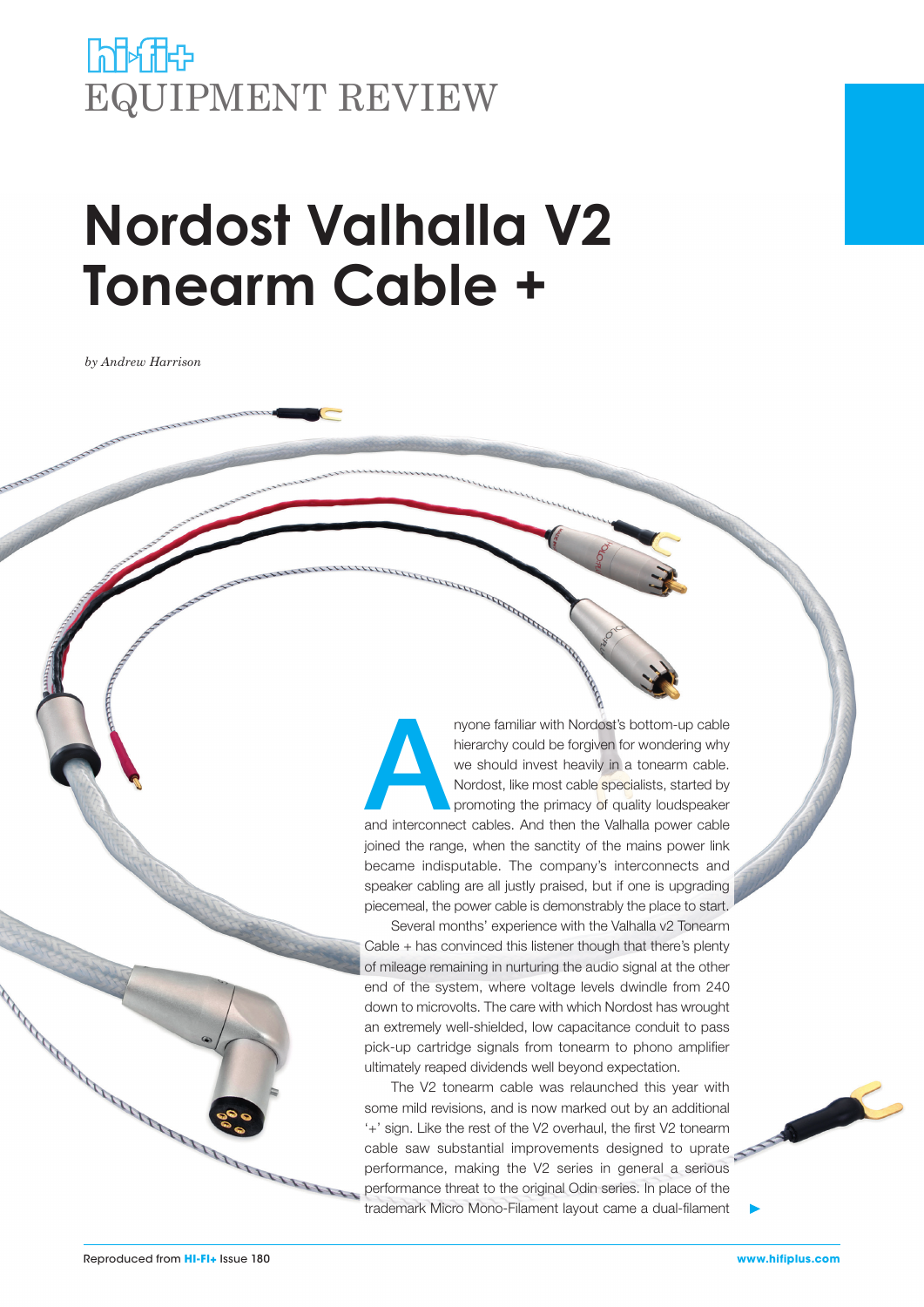### *"The new approach is said to minimise any crosstalk and electromagnetic radiation between channels."*

principle of applying two twisted strands of FEP dielectric, further reducing contact area around the conductor; and likely responsible for the lowered capacitance, from around 72 pF/m to 56 pF/m. Terminating each end of V2 were brandnew plugs, Nordost Holo:Plugs that replaced a generic rightangle DIN plug at one end and locking WBT NextGen phono plugs on the other.

The new 'plus' edition builds on all this, and takes a new layout internally, with the left and right channels wound individually as a twisted pair inside their own shield, in place of four insulated conductors all wound loosely together. The new approach is said to minimise any crosstalk and electromagnetic radiation between channels, although conducting copper had to be reduced slightly in cross section from 22 to 24AWG in order to maintain flexibility. That was probably a wise move: some compliance is essential in a tonearm cable that must be carefully 'dressed' in a sub-chassis turntable, to avoid unwanted mechanical loading on the delicately tuned suspension bounce. Perhaps tellingly, Nordost no longer trumpets the specification of V2+ capacitance, so this has likely increased in the new twisted-pair configuration.

Also new to this year's plus-rated cable is a clever new earthing arrangement that allows more options when grounding the arm and turntable. Unusually, the earth lead, or 'Bond Ground Wire' does not connect to any part of the DIN plug. It runs parallel to the left and right channels, straight through to the other side (completely isolated in its own FEP extrusion and shielding). In my setup this resulted in the turntable chassis and arm mount being effectively earthed, and in practice was found to be enough to provide totally hum-free operation. There are two whip leads or "Detachable Ground Wires"; one that plugs into the amplifier end, and the other the tonearm end. On the amplifier end, when it is plugged in, this whip connects to the main shield of the cable. On the SME tonearm at least, this could enable the armtube plus cartridge body to be earthed independently of the turntable chassis, such that one earth line could be bonded to phono stage ground and the other to mains distribution ground, for example. For the most part though, the single default ground wire was sufficient and preferred.

Many plug configurations are offered, with prices starting at £4,470 for the simplest 1.25 m length with phono plugs both

ends, for those turntables that include RCA outputs. A 90º DIN plug that befits many popular tonearms adds £100, while each subsequent half metre in length is £575. For the holy grail in cartridge wiring, connected to a fully-balanced phono stage, XLR terminations are available at the same price as RCA.

When measuring up for installation, bear in mind Nordost's 'over-delivery' in cable lengths, which are described as mechanically tuned to optimise performance. In the case of the tested 1.25 m cable, this was 110 cm from DIN plug to the metal barrel that marks the stereo cable split, then a further 30 cm to RCA Holo:Plugs, a total of 1.4 m.

Listening tests were with a Michell Orbe SE and SME 309 arm, connected by the Nordost cable to MFA step-up transformer and Longdog Audio Reference Phono amplifier, the latter combination a perfect partner to witness the extreme resolution and low-noise potential of the cable.

Shortly after installation it became evident that my reference vdH Grasshopper III SLA cartridge was showing the early signs of advancing age – now plain to hear through the new cable – so was away for service in the Netherlands for part of the testing. A search through the cartridge spares box turned into a marathon spree to hear every pickup again and afresh, as it quickly became evident how much this augmented front-end was telling me about each cartridge for the first time.

Setting up a cartridge can be considered a chore – that's certainly been my view at various times – or conversely an odyssey into what's musically attainable, as more and more fine fettling brings greater rewards. Time spent with this cable reawakened the eternal tweaker in me. Half a dozen cartridges later I realised what an exceptional tool the tonearm cable had become in cartridge setup, as literally microscopic changes in VTA and azimuth were laid bare between (and all around) the loudspeakers. When the sweet spot in alignment is near, the increasing cohesion in sound is usually recognisable as 'getting better'; here it was simply and unmistakably either close, or bang on.

So how does this piece of wire sound? In line with the revised Valhalla 2 series, the 'plus' tonearm cable follows a lean and mellow voicing, in contrast to original Valhalla interconnects which were sometimes found bearing a sin of commission through their spotlit treble.